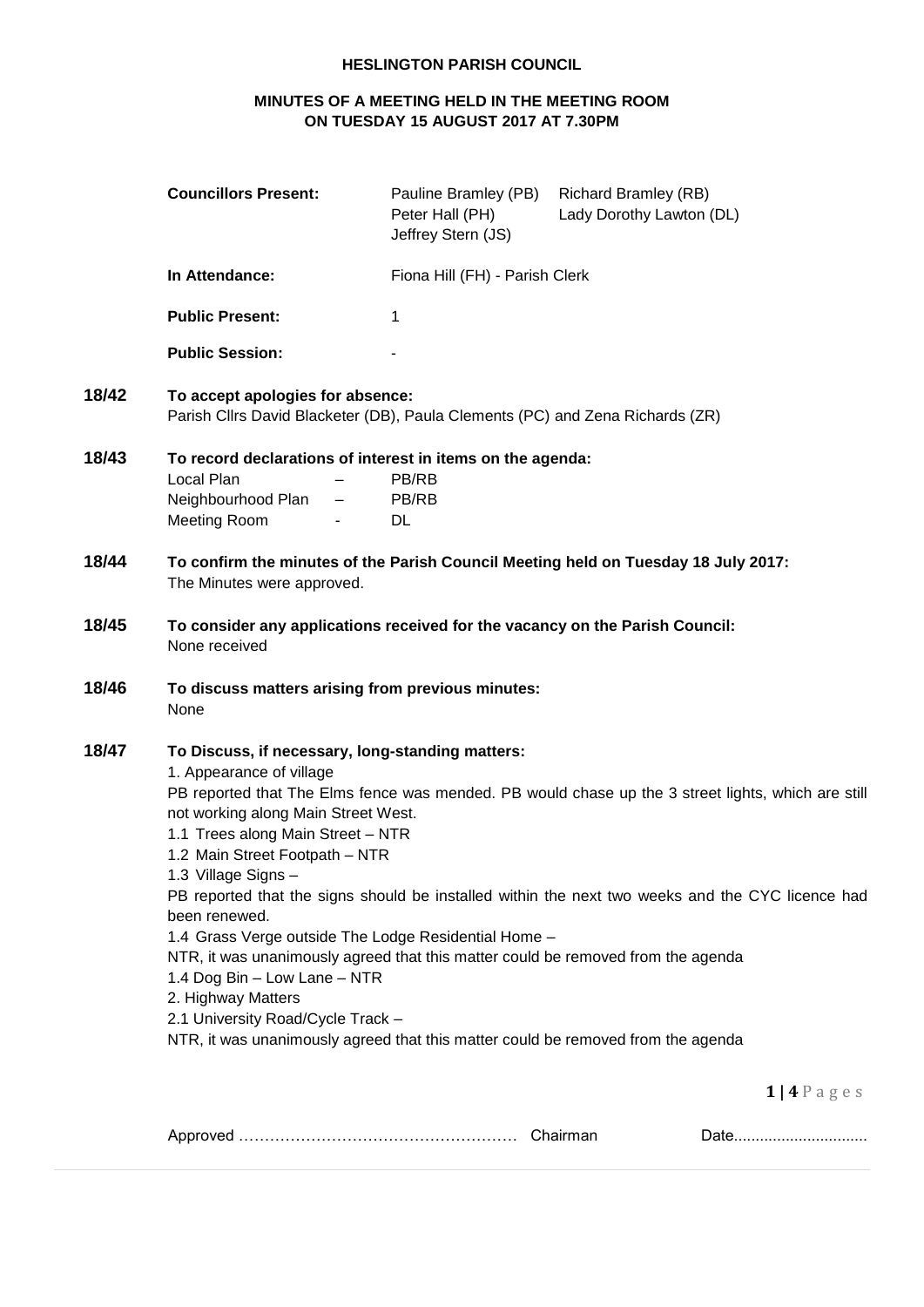3. City of York Council

3.1 Local Plan – The next consultation would commence September 2017. FH to ask Keith if details on any infrastructure, etc would be needed in the Parish and would it be available alongside the proposed draft plan.

3.2 Article 4 (2) Direction –

The Parish Council unanimously agreed that the funding of this matter would be discussed at the next meeting.

3.3 CYC Community Governance Review – Waiting confirmation from Andrew Flecknor

3.4 Rights of Way –

PB would have one final check of the map, before this item was removed from the agenda.

4. University of York

4.1 Antisocial Behaviour - NTR

5. Neighbourhood Planning

PB gave a report on progress by the Working Group, who were due to meet on 11Sep17. DL/JL were currently analysing the responses from the Business Survey. The Parish Council felt a public meeting should be held soon, with the consultant in attendance, as parishioners were starting to ask questions, that the Cllrs felt unable to answer.

6. Major Events - Yorkshire Marathon – NTR

7. Communication-

- Website – PB had emailed proposed template to Cllrs/Clerk. No adverse comments received so progressing. The NP section will have a different visual appearance, though on similar lines, easy to follow and locate info. PB requested any village photos that Cllrs may have. Links will be to the various village websites who will be responsible for the content. HPC will have a disclaimer. The new server will have a filter on to reduce spam but the linked sites will need to ensure they also have a spam filter.

- Newsletter – NTR

**18/48 To receive any matters raised by members of public:** None

### **18/49 To report and make relevant recommendations on new planning applications:**

Letter A:We support the application

Letter B: We have no objections

Letter C: We do not object but wish to make comments or seek safeguards as set out overleaf Letter D: We object on the planning grounds set out overleaf

1. 17/01664/FUL 37 Main Street

No Objections, Unanimous

2. 17/01854/TCA More House

No objections, Unanimous, however, as the application is in a Conservation area, we request that the Conservation Officer after consultation, if required, with the Arboriculture Manager or his Department regarding the tree works, should be satisfied with the application.

**18/50 To report planning decisions by City of York Council:**

None

## **18/51 To receive reports from representatives of following outside bodies:**

1. Ward Councillors - NTR

2. North Yorkshire Police –

Report attached at the end of these minutes

**2 | 4** P a g e s

|  |  | <u>Daw</u> |
|--|--|------------|
|--|--|------------|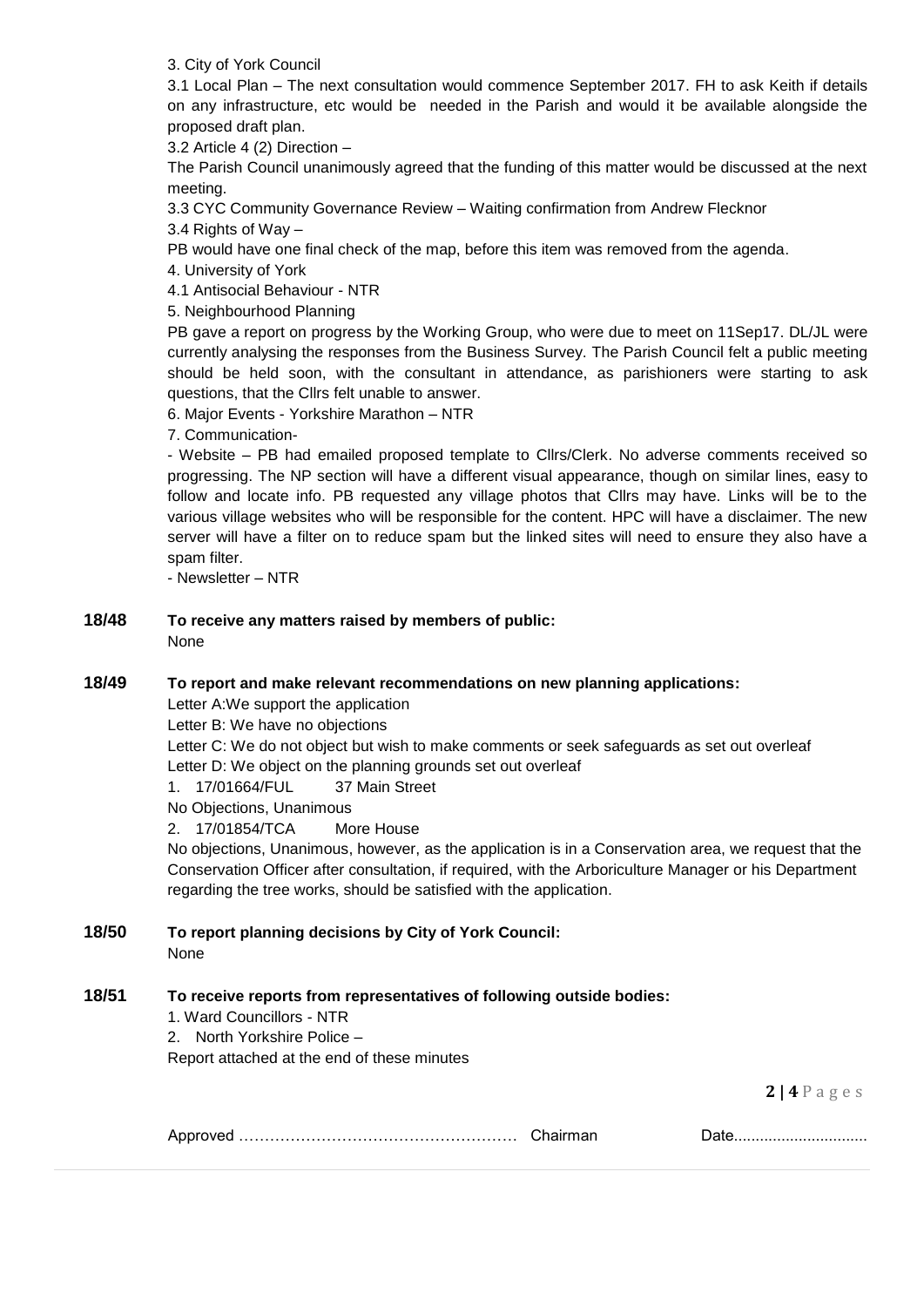- 3. Heslington East Community Forum NTR
- 4. Good Neighbours Forum -
- The University have confirmed the replacement fencing will be plastic.
- 5. Ouse and Derwent Drainage Board NTR
- 6. Sports Field NTR
- 7. York Environment Forum- NTR
- 8. Alms Houses NTR
- 9. The Meeting Room
- DL reported that grant funding had been applied for towards a replacement kitchen.
- 9.1 Hearing Loop

DL gave a demo before the meeting started. PH wore a hearing aid to test the system during the meeting and give feedback afterwards. PB/DL would be cabinet key holders.

10. Fulford & Heslington Ward - NTR

### **18/52 To receive any new correspondence received by the council:**

- Broadband, Langwith Lane
	- A resident has complained that the service was very poor. PB would meet with CYC Digital Team to encourage installation of a better service
- Right of Way, Lane House Barn
- PB reported that after some confusion, it came to light that the correspondence had come to the wrong parish council
- Air Quality. The Parish Council had been asked to consider asking CYC for monitors to be re installed in Heslington especially near Lord Deramore's school. CYC had reported at a Ward meeting that the only area in York which was high, but within legal regulations, was Gillygate. The monitor in Heslington, Main St was removed as readings were too low. The Parish Council felt pollution was more likely to be near school rather than Main Street. The Parish Council would support a request to install an air quality monitor near the school, proposed DL, seconded RB, four votes in favour, 1 abstention.

### **18/53 To receive matters raised by members:**

PB had circulated to Cllrs by email, YLCA's White Rose Update and Training programs. FH would respond in support to the broadband consultation. JS would respond to the citizenship consultation.

BT Telephone Kiosk was unsightly. FH was asked to enquire if it could be cleaned

### **18/54 To discuss matters raised by Parish Clerk/Responsible Financial Officer:**

1. Bookkeeping records for year ending 31 Mar 18 to date

- FH circulated the bank reconciliation as at 10Aug17 and an income & expenditure report
- 2. Internal Control Checks
- These were conducted and the report is on file
- 3. Internal/External Audit Report
- NTR
- 4. Matters raised with/by Yorkshire Local Councils Association (YLCA)
- 4.1 Internal Audit WIP
- 4.2 Standing Orders WIP
- 4.3 Risk Management WIP
- 4.4 Transparency Code Funding WIP
- 5. To approve the following invoices for payment

| 5.1 | Parish Clerk       | Salary            | £270.36 | 001715 |
|-----|--------------------|-------------------|---------|--------|
| 5.2 | Lengthsman         | Salary            | £325.05 | 001716 |
| 5.3 | York Print Company | <b>Newsletter</b> | £107.00 | 001717 |

**3 | 4** P a g e s

|--|--|--|